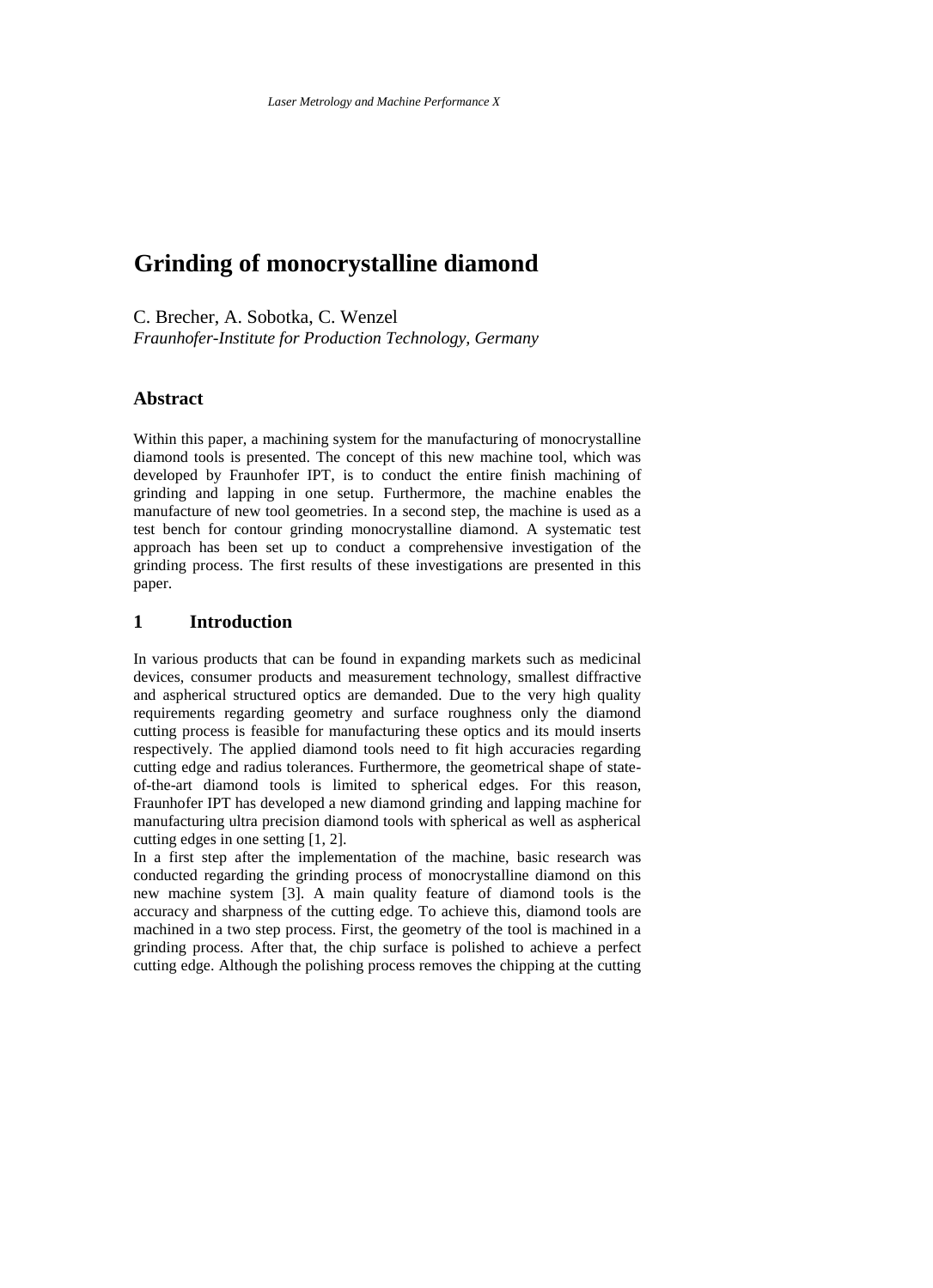edge, which is caused by the grinding of the tool geometry, less chipping during the grinding process leads to less necessary removal and, hence, a shorter process time. Therefore, a comprehensive investigation of the grinding process is the first step to achieve better qualities of diamond tools.

The first results of the basic research regarding the grinding of monocrystalline diamond are presented in this paper. Based on a systematic method the main influences on the process result have been determined. The main goal of the process investigations is to correlate the crystallographic orientation and the direction of cutting to the quality of the rake surface and cutting edge.

# **2 Machining system for diamond tools**

The Fraunhofer IPT has developed, designed and assembled a diamond grinding machine for finish machining monocrystalline diamond tools. Table 1 shows the tool geometries that should be manufactured on this new machine tool. First of all standard geometries like radius, V-forms and facettes were defined to compare the feasibilities of the new grinding machine with tools and machines that are already available. Beside this, the main focus is put on aspheric and freeform tools, which can be used for new applications like aspheric linear lens arrays. The second innovation of the diamond grinding machine is to allow the grinding of the contour and the lapping of the rake face in one setting. Furthermore, the machine system has a standard CNC-controller to put diamond machining systems on the same level as conventional machine tools, which will enable a better automation.

| Cutting geometry                   | V-form                    | Facette             | Asphere                                 | Freeform                         |  |
|------------------------------------|---------------------------|---------------------|-----------------------------------------|----------------------------------|--|
| Sketch                             | $\kappa_{\text{o}}$<br>ĸ, | $\kappa_0$<br>$K_1$ | $\int_{\Phi} \int_{\epsilon} (\varphi)$ | $\mathsf{r}_{\varepsilon}(\phi)$ |  |
| Clearance angle $\alpha_0$         | $5^{\circ}$               | $12^{\circ}$        | $5^{\circ}$                             | $20^{\circ}$                     |  |
| Rake angle $y_0$                   | $0^{\circ}$               | $-20^\circ$         | $0^{\circ}$                             | $0^{\circ}$                      |  |
| Opening angle $\varphi_0$          |                           |                     | $120^\circ$                             | $80^\circ$ / $90^\circ$          |  |
| Point angle $\kappa_0$             | $60^{\circ}$              | $10^{\circ}$        |                                         |                                  |  |
| Lateral angle $\kappa_1$           | $60^{\circ}$              | $85^{\circ}$        |                                         | $85^\circ/90^\circ$              |  |
| Tolerance δγ/δκι                   | ±2' /± 5"                 | ±2' /± 5"           | ±2'                                     | +2' / + 5"                       |  |
| Cutting edge radius r <sub>B</sub> | 50 nm                     | 50 nm               | 50 nm                                   | 50 nm                            |  |
| Radius r                           | 4 µm                      | $4 \mu m (2x)$      | $max 500 \mu m$                         | $max 500 \mu m$                  |  |
| Waviness                           | 50 nm                     | 50 nm               | 50 nm                                   | 50 nm                            |  |

Table1: Requirements on diamond tools

Based on the requirements for the geometry of diamond tool as given in table 1, a machining system with seven axes is necessary. The axes are four linear axes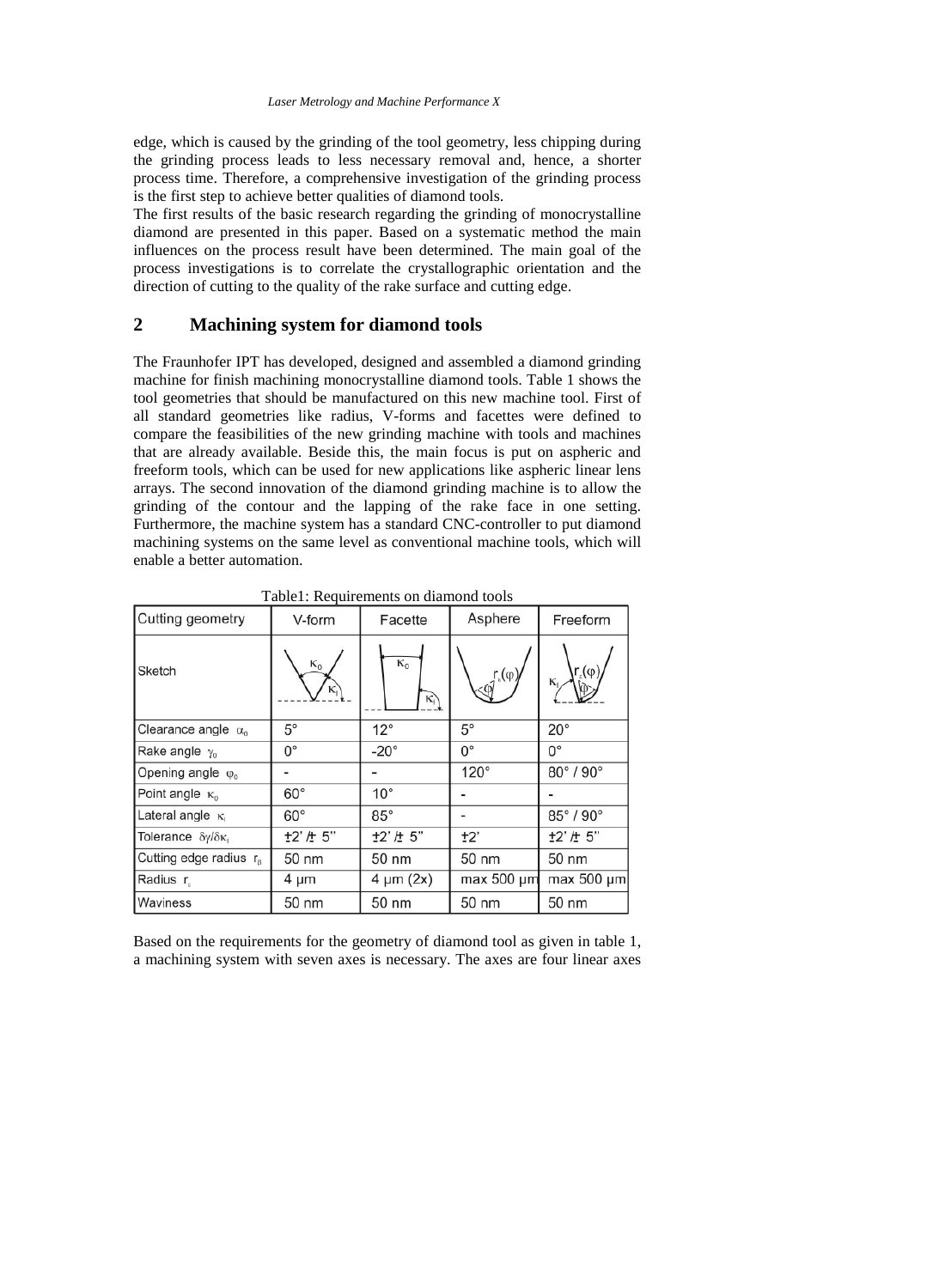#### *Laser Metrology and Machine Performance X*

 $(X, Y, Z, Z)$  and  $Z'$ ) and three rotary axes  $(A, B, Z)$  and  $C$ ). To fulfil the requirements of grinding monocrystalline diamond the C-axis has to be a position controlled axis and a spindle to change the cutting direction according to the crystallographic orientation of the diamond. Furthermore, it has to be considered that grinding the contour of the diamond tool and lapping the rake face require different grinding and lapping wheel. Therefore, the machining system is equipped with two spindles; one for grinding and one lapping. Hence, this is the first machine to combine both processes for diamond tool machining in one machine tool in one setting of the tool. This simplifies the machining process and will lead to better accuracy of the machined diamond tool.

To achieve the dimensions of the diamond tools that are listed in table 1 the axes need the following ways of travel:

 $X-Axis: > 40$  mm, depending on the width of the grinding wheel  $Y-Axis: > 2$  mm Z-Axis:  $> 5$  mm, to machine radius tools with  $R = 5$  mm Z'-Axis: 5 mm A-Axis: 20° B-Axis:  $\pm 90^\circ$ C-Axis: 360°, endless

To enhance the accuracy and to consequently achieve a machining operation in one setting, the machining system is equipped with an optical measuring system for the diamond tool. This enables correction machining without losing important reference points. The measuring system can be positioned by a triple axes positioning system. The size of the machine, which is shown in figure 1, can be explained by the number of axes that are mounted in a serial manner. Second, the machine was designed under consideration of high stiffness to achieve high accuracy during the process. This results in the machine having a bigger size.

For the following grinding test the system boundaries have been defined as depicted in figure 1. Inside the system boundaries the machine's grinding system can be divided into two subsystems, a material related subsystem and a kinematic related subsystem. The material related subsystem, which consists of the grinding wheel, the spindle, the C-axis and the X-axis, is used to realise the functionalities that are necessary to grind monocrystalline diamond that have strong anisotropic properties. In the first place, this is to adjust the cutting direction in accordance to the crystallographic orientation of the diamond. The kinematic related subsystem, which consists of the Z-axis, the A-axis, the Baxis, the Z'-axis and the tool, is used to realise the functionalities that are necessary to shape the tool according to the requirements listed in table 1.

Since the focus is on grinding the tool, the lapping spindle and the Y-axis are not considered, because they are used to machine the rake face of the tool. For this reason the measurement system is also not shown in the figure.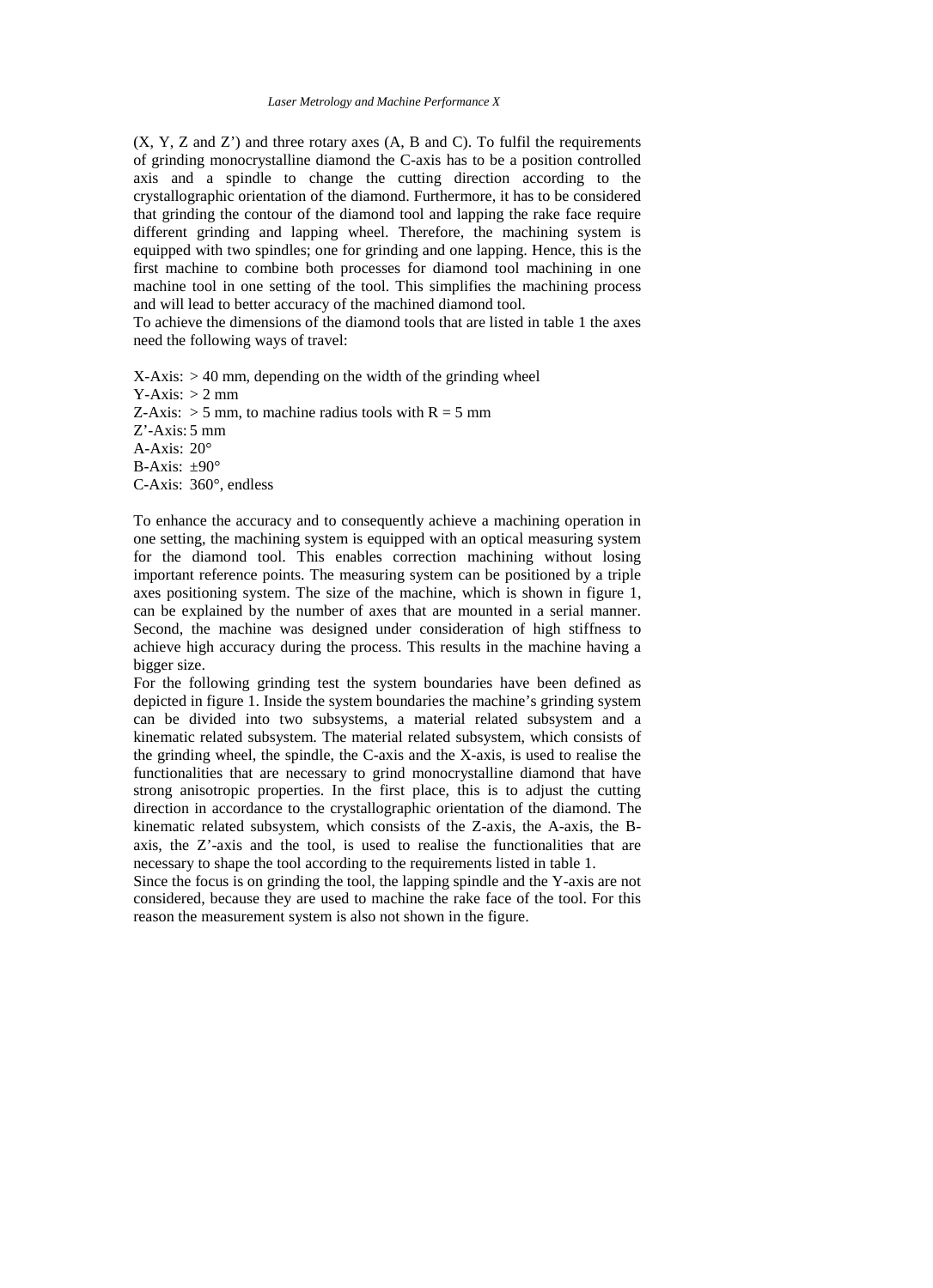*Laser Metrology and Machine Performance X*



# **3 Deduction of a test strategy**

The grinding of diamonds, in particular the grinding of high precision diamond tools, has not been investigated comprehensively in the past. These investigations have mostly been done empirically by the tool manufacturers, and have not been documented properly or are the only known to these manufacturers. On the contrary, the lapping of the rake surface has been investigated in more detail [4,5,6]. The presented machining system is an ideal test bench for the investigation of the grinding process of monocrystalline diamond. Since both the process and the performance of the machining system can be considered as relatively new, the major influences on grinding have to be determined in a first step. Therefore, a systematic test approach is a suitable procedure. A systematic test procedure is a systematic approach, which gains results covered by statistics [7]. With a suitable design of experiments, the influence of multiple input parameters on multiple outputs can be determined simultaneously in an efficient way.

Within the shown boundary conditions, the parameters listed in figure 2 can be deducted as input parameters for the considered system. They can be divided into defined changeable parameters and non-defined changeable parameters. The not defined changeable parameters have to be kept as constant as possible. Parameters, which can be used for the test, have to be independent from each other and must be constantly adjustable. Therefore, the seven parameters shown have been chosen as factors for the test procedure.

When considering a relatively new process a screening test procedure should be adapted to determine the major influences. In this case, a Placket-Burman test procedure was chosen. A Placket-Burman test procedure enables multiple factors to be tested with minimum tests. Although this limits the information that can be gained out of the test, it is a meaningful approach for an unknown process [8]. Each factor will be tested at two factor levels. To cover the entire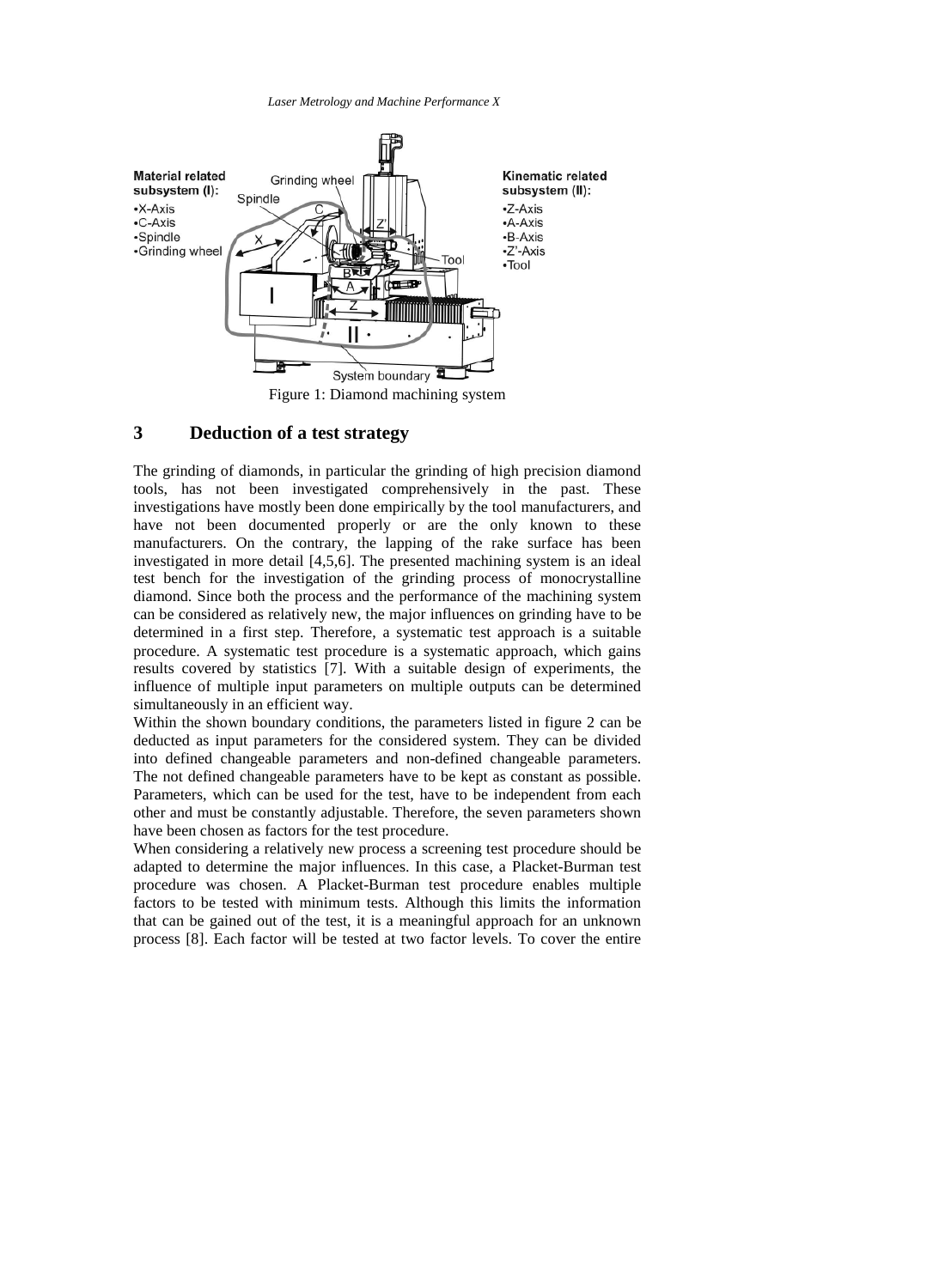range of the process field, the factor levels have to be set at the boundaries of their individual setting range.

| <b>List of parameters</b>                    |                          | <b>Test procedure</b>                  |                   |               |                      |
|----------------------------------------------|--------------------------|----------------------------------------|-------------------|---------------|----------------------|
| Defined changeable parameters                | Unit                     | Factor                                 |                   |               | <b>Factor levels</b> |
| Spindle<br>Revolution of grinding wheel      | 1/min                    | A [1/min]:<br>Revolution of spindle    |                   | 1700          | 2700                 |
| C-Axis<br>Position equals cutting direction* | Degree                   | B [-]:<br>C-Axis                       |                   | $n_c$         | fest                 |
| X-Axis<br>Oszilation speed                   | mm/min                   | $C$ [ $\degree$ ]:<br><b>B-Axis</b>    |                   | 0             | 59                   |
| Revolution of C-Axis*<br><b>B-Axis</b>       | 1/min<br>Degree          | $D[A]$ :<br>Stiffness Z'-Axis          |                   | 1,4/0,7 3/1,5 |                      |
| Position equals crystal plane<br>A-Axis      |                          | E [-]:<br>Infeed axis                  |                   | $Z^*$         | Ζ                    |
| Clearance angle and crystal plane            | Degree                   | $F[s]$ :                               |                   |               |                      |
| Z'-Axis<br>Stiffness of controler            | $\overline{A}$           | Dwell time per infeed<br>$G$ [ $µm$ ]: |                   | 120           | 600                  |
| Infeed via Z-Axis or Z'-Axis+                |                          | <b>Total infeed</b>                    |                   |               | 8                    |
| $Z-Ax$ is<br>Infeed rate+                    | m/s                      |                                        |                   |               |                      |
| Z'-Axis                                      | m/s                      |                                        |                   |               |                      |
| Infeed rate+                                 |                          |                                        |                   |               |                      |
| Dwell time per infeed                        | s                        |                                        |                   |               |                      |
| <b>Total infeed</b>                          | <b>um</b>                |                                        | Tool              |               |                      |
| B-Axis, oszilation speed                     | m/s                      |                                        |                   |               |                      |
| Number of oszilations                        |                          |                                        |                   |               |                      |
| Non-defined changeable parameters            |                          |                                        |                   |               |                      |
| Condition of grinding wheel                  | $\overline{\phantom{a}}$ |                                        |                   |               |                      |
| Quality of raw tools                         | ×,                       |                                        | BRJ               |               |                      |
| Thermal elongation of spindle                | μm                       |                                        |                   |               |                      |
| Humidity                                     | $\frac{0}{0}$            |                                        |                   |               |                      |
| Room temperature                             | $\overline{C}$           |                                        |                   |               |                      |
| Vibrations from external sources             | m/s <sup>2</sup>         | Spindle                                | Grinding<br>wheel |               |                      |
| *.+ not arbitrarly combinable                |                          |                                        |                   |               |                      |

Figure 2: List of parameters and test procedure

The output parameters, whose dependency on the factors is investigated, are called quality characteristics. Ideally they can be measured. In terms of diamond tools there are two main quality measures that define their usability for ultraprecision machining techniques. First, the cutting edge has to be very sharp, which means it should have a cutting edge radius lower than 30 nm [9,10], and that it is free of chippings. Second, the clearance surface has to be smooth and of low waviness, since form and roughness errors continue into the cutting edge. Therefore, these measures were chosen as quality characteristics for the tests as shown in figure 3. A reduction of the roughness at the cutting edge is equal to less chippings, which is one goal when grinding the tool contour. It has to be noted that it is sufficient to have low chippings, since the following lapping of the rake face will remove the chippings. But less chippings will reduce work during the lapping process. Furthermore, a low waviness at the clearance surface is the aim. Both quality characteristics can be measured, and, hence, fulfil the requirements for the test procedure.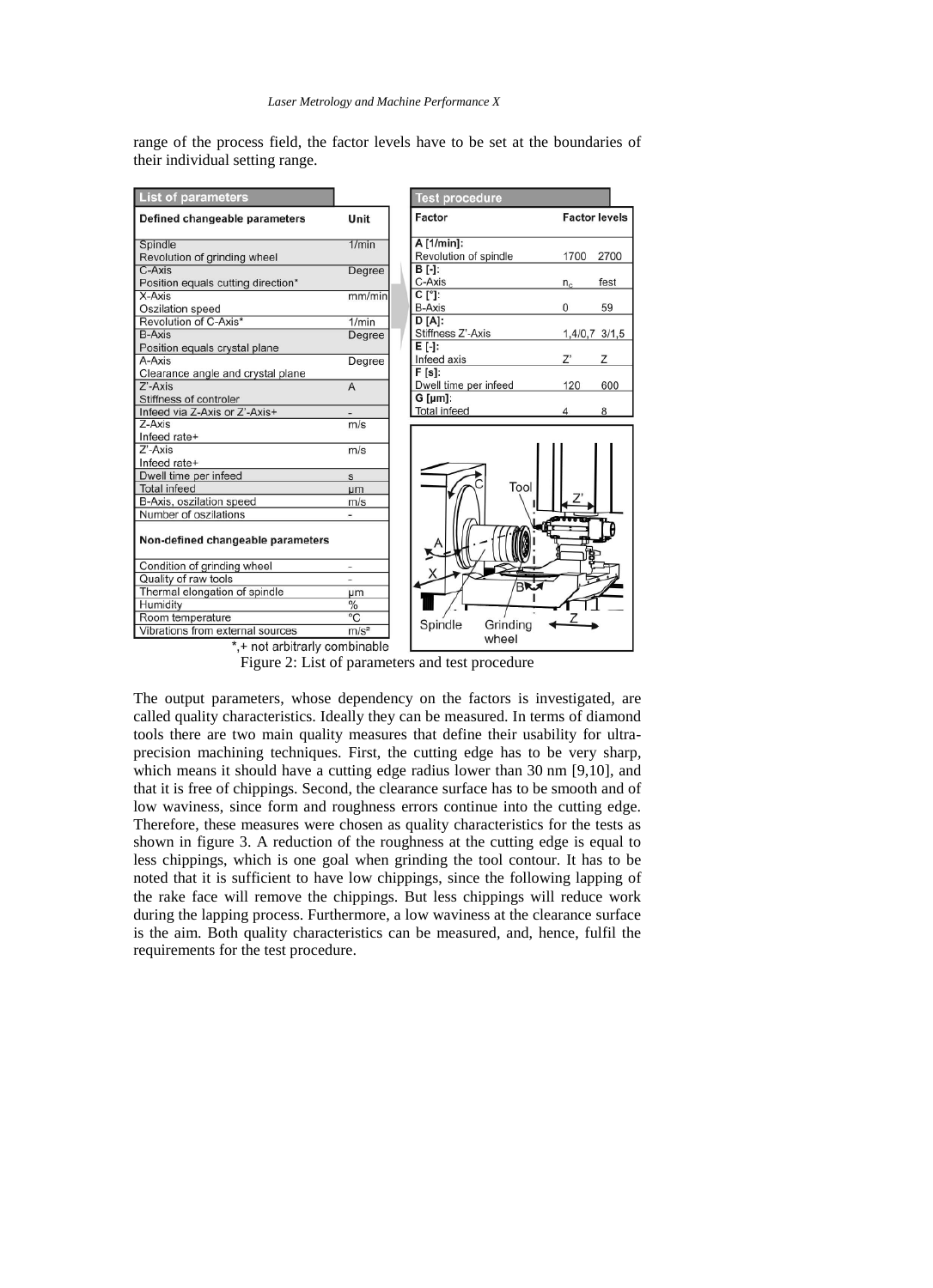*Laser Metrology and Machine Performance X*



Figure 3: Quality characteristics for contour grinding

# **4 Results of grinding tests**

The first tests were conducted on a linear tool geometry as it is used in V-form and facetted tools to limit the complexity of the considered factors.

First of all, the influence of the C-axis on the chipping of the cutting edge was investigated with the test. The results can be seen in figure 4, which shows only the tests with the B-axis at  $0^\circ$ . Since the C-axis is used to vary the cutting direction, these tests validate that a constant cutting direction leads to less chippings than a continuous change of cutting direction. All tests were conducted on the same tool to keep constant material properties during the test series. Therefore, figure 4 shows also that the chippings can be removed by using a total infeed bigger than the chippings for the next machining operation.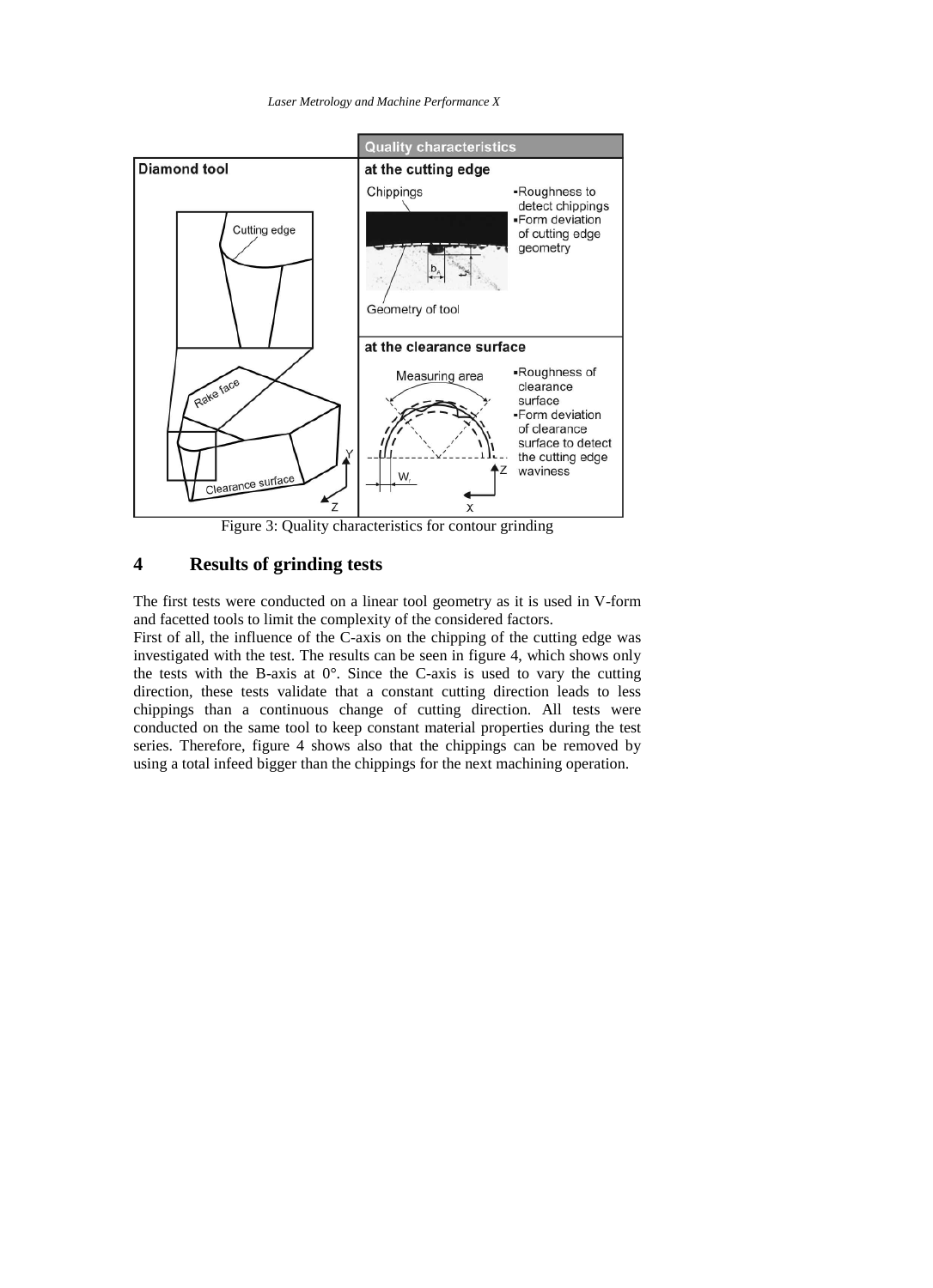#### *Laser Metrology and Machine Performance X*



Figure 4: Influence of C-axis

The results of the tests were obtained by an analysis of variance according to Pfeifer [7]. With this analysis, the significance of the factors or the standardized effect on the quality characteristics can be determined by isolating statistical spreading. Figure 5 depicts the effects of the factors. The significance level describes the probability that an effect is not caused by statistical deviations but by changing of the factor. When the  $\alpha$ -value is 0.1 (0.05), a 90% (95%) probability is given that the factor has an influence on the related quality characteristic.

In accordance with the results shown in figure 4, the analysis of variance underlines that the C-axis has a major effect on the chippings at the cutting edge (see figure 5). Therefore, this factor has to be adjusted to minimize the chippings in the first step. Second, the roughness of the clearance surface is significantly influenced by the position of the B-axis. This can be explained by the crystallographic properties of diamond. As already published in a number of research papers [11], the removal rate is not only dependent on the cutting direction, it is also dependent on the crystallographic plane of diamond. Since the B-axis changes the crystallographic plane, which is in contact with the grinding wheel, the cutting properties change as well and this results in a different roughness at the clearance surface. All the other factors do not have a significant effect on the quality characteristics.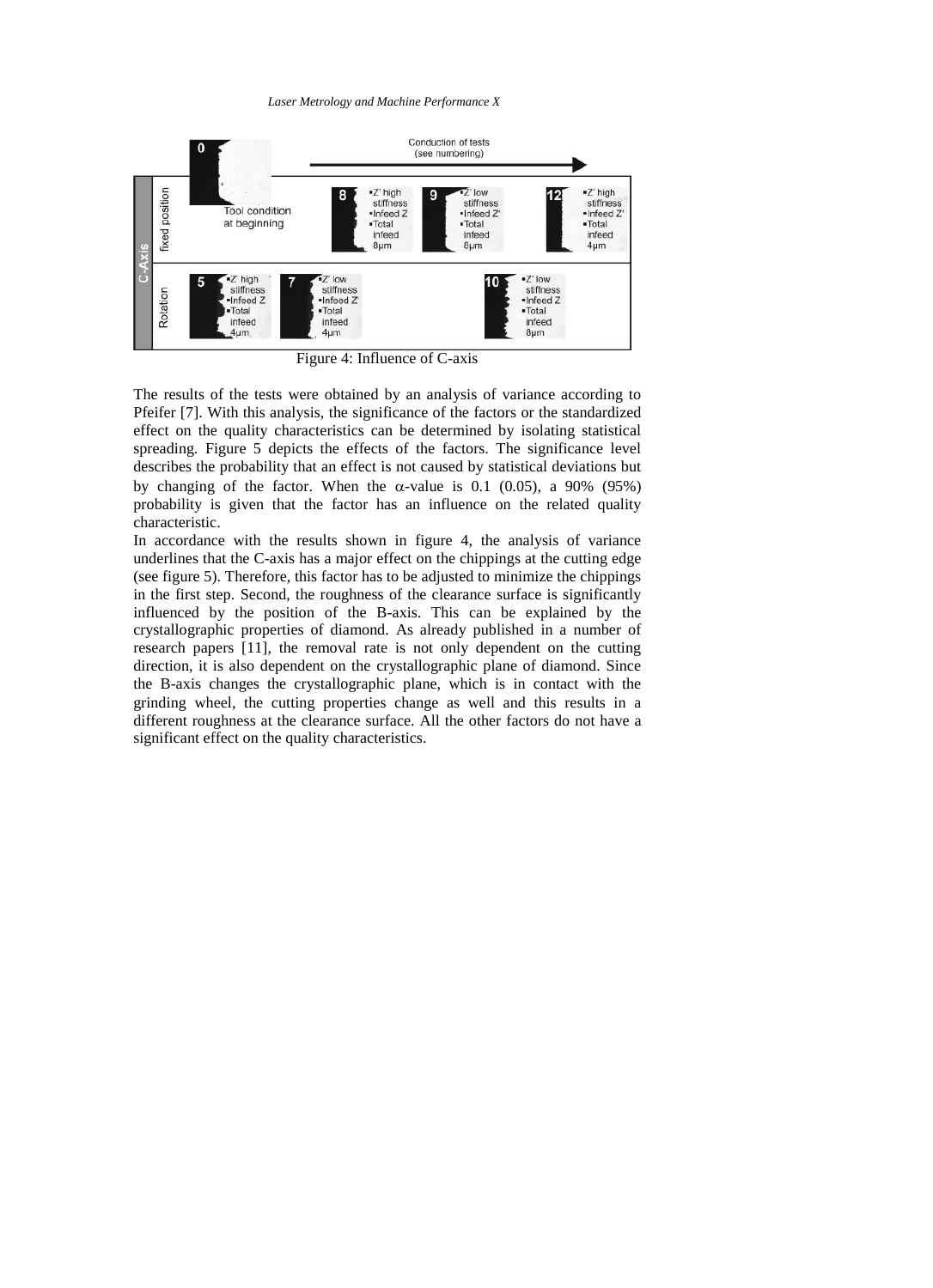



Regarding the significant factors a main effects diagram shows the qualitative dependency of the quality characteristics and the factors. For the factors B (Caxis) and  $\dot{C}$  (B-axis) the main effects on the roughness  $R_t$  of the cutting edge and the clearance surface are given in figure 6. It clearly depicts that the roughness is lower when the C-axis is fixed. Considering the cutting edge, this means that there are fewer chippings after the grinding process. The roughness on the clearance surface is better when the position of the B-axis is bigger. Since the position of the B-axis defines the crystallographic plane, which is in contact with the grinding wheel, the difference of the roughness is in relation to the different material removal rates on the respective crystallographic plane. The crystal plane at  $0^\circ$  is 100, while the plane at  $59^\circ$  is nearly 110. When considering the cutting direction, which was 100 in both cases, a higher removal rate on the 110 plane can be expected in accordance with Yuan [11]. Hence, this is an explanation for the better surface roughness.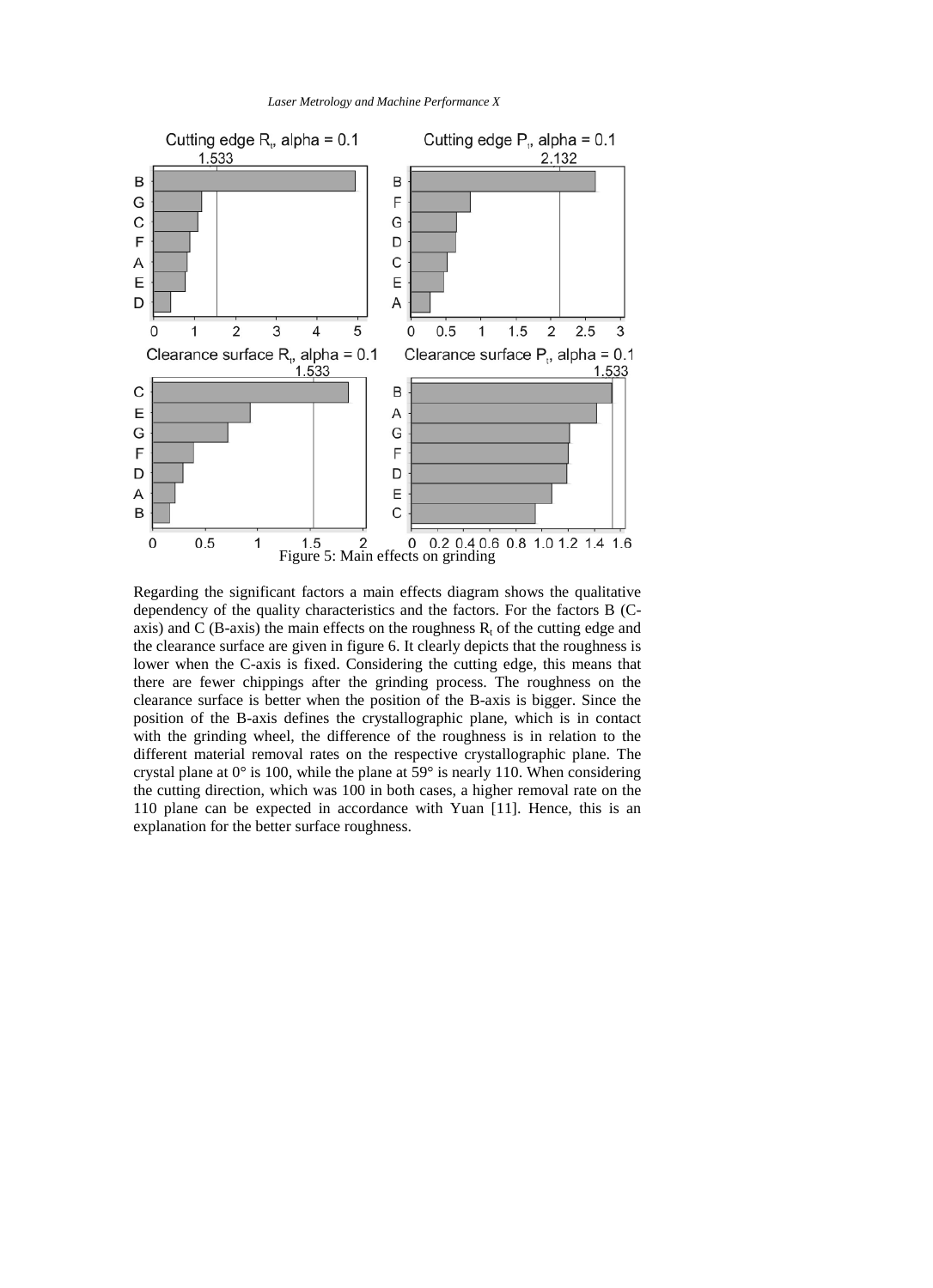*Laser Metrology and Machine Performance X*



# **5 Summary and Outlook**

Within this paper a newly developed diamond grinding machine for monocrystalline diamond tools has been presented. Due to the fact that this machine is a prototype, the properties of the machine and the grinding process on this particular machine have to be investigated. Therefore, a systematic approach was chosen to conduct the grinding tests. Based on the first test series, which was used to determine the significant influence parameters on the grinding results, it was shown that a process with a fixed C-axis results in a better surface roughness. Furthermore, it has been determined that the different removal rates on the crystallographic planes have an influence on the surface roughness as well.

In the future, the grinding process will be investigated in more detail on this new machining system. This will include the measurement of process forces and acoustic emission signals. To transfer the results into an application, monocrystalline diamond tools will be machined and tested afterwards.

#### **6 Acknowledgments**

The project was enabled by the AiF and is founded by the German Federal Ministry of Economics and Technolgy under the reference number 17359 N/1. The authors would like to thank them for the financial contribution.

### **References**

[1] Brecher, C., Utsch, P. Sobotka, A, Wenzel, C.: »iTool« Process and Design Considerations for Innovative Diamond Tool Making, In: Proceedings of the euspen International Conference San Sebastian, 2009